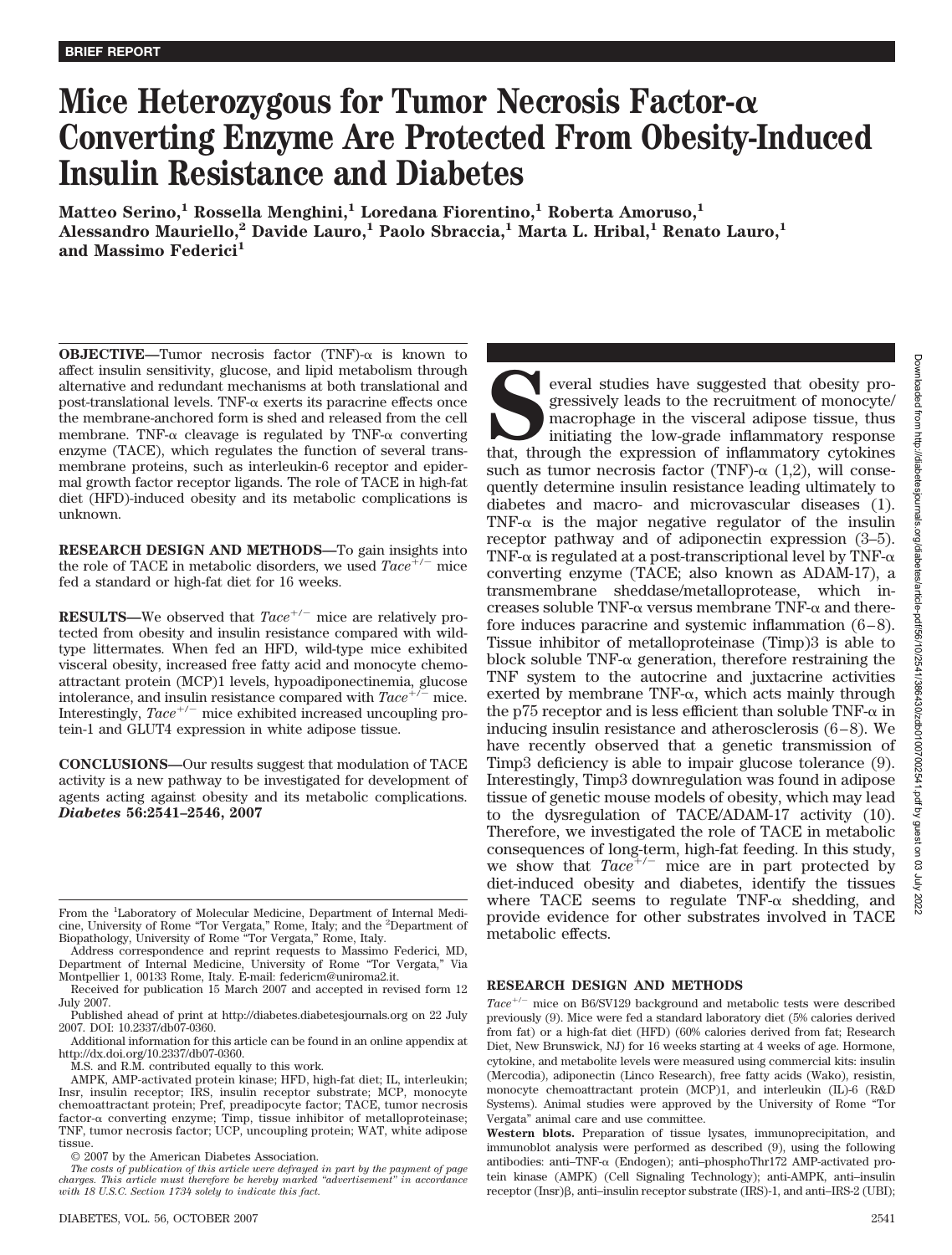

FIG. 1.  $Tace^{+/-}$  mice are partially **protected from diet-induced obesity. Wild-type (WT) and** *Tace*-**/ mice were fed a standard laboratory diet or an HFD, started at 4 weeks of age, for 16 weeks.** *A***: Body weight curves (§***P* **< 0.001 for wild-type HFD mice vs. other groups, two-way ANOVA;**  $n = 10-15$  per group). *B*: Necropsy **analysis revealed increased fat pad in wild-type HFD mice compared with** *Tace*-**/ HFD littermates.** *C***: Epidydimal WAT weight.** *D***–***G***: Hematoxylin and eosin staining of WAT sections.** *H***: Mean adipocyte area.** *I***:** Cell density. Data are means  $\pm$  SD. **\****P* **< 0.05 and \*\*\****P* **< 0.001 for wildtype HFD vs.** *Tace*-**/ HFD mice, oneway ANOVA;**  $n = 5$  per group.  $\Box$ , wild-type mice;  $\Box$ , wild-type HFD<br>mice:  $\Box$  Tace<sup>+/-</sup> mice:  $\Box$  Tace<sup>+/-</sup> **mice;,** *Tace*-**/ mice;** f**,** *Tace*-**HFD mice.**

and anti–IL-6 receptor, anti–preadipocyte factor (Pref)-1, and anti-phosphotyrosine (Santa Cruz).

**RNA extraction and real-time quantitative PCR analysis.** Total RNA isolation and reverse transcription was previously described (9). Real-time PCR was carried out on individual samples using an ABI PRISM 7000 Sequence Detection system and TaqMan reagents (Applied Byosystems). Each reaction was carried out in triplicate using standard reaction conditions.

**Adipose tissue histological analysis.** Epididymal fat was obtained from 5 to 6-month-old mice, and specimens were fixed in 10% paraformaldehyde and embedded in paraffin. Ten-micrometer consecutive sections were then mounted on slides and stained with hematoxylin and eosin. Adipose cell size and density were calculated as described (11).

**Statistical analysis.** Statistical analyses were performed using ANOVA or unpaired Student's  $t$  test as indicated. Values of  $P < 0.05$  were considered statistically different.

#### **RESULTS**

*Tace*-**/ mice are protected from diet-induced obesity.** To assess the role of TACE in the development of obesity and its complications,  $Tace^{+/-}$  mice and wild-type littermates, fed a standard laboratory diet or an HFD, were used because *Tace*-null mice survive only a few days after delivery due to severe developmental defects (12). Under standard diet conditions, weight gain was comparable in the two mouse models, but  $Tace^{+/-}$  mice were significantly protected from obesity induced by an HFD (Fig. 1*A*) starting at 9 weeks and more evidently at 16 weeks; two-way ANOVA confirmed that both an HFD  $(P < 0.01)$ and *Tace* genotype  $(P < 0.01)$  contributed to the variation in body mass (Fig. 1*A*). Necropsy analysis after 16 weeks of an HFD revealed a higher fat content at 16 weeks in wild-type mice than in  $Tace^{+/-}$  littermates (Fig. 1B). Consistently, epidydimal adipose tissue weight was significantly decreased in HFD-fed *Tace*<sup>+/-</sup> mice compared with that in wild-type littermates (Fig. 1*C*). Histological examination of HFD adipose tissue sections showed a higher density of smaller adipocytes in  $Tace^{+/-}$  HFD than in wild-type HFD mice (Fig. 1*D*–*G*); morphometric analysis confirmed that adipocyte size was significantly reduced by TACE haploinsufficiency (Fig. 1*H* and *I*).

C

 $\overline{2}$ Weight (g)

Epidydimal fat pad

**Effect of TACE haploinsufficiency on insulin resistance and diabetes in diet-induced obesity.** Since Tace<sup>+/-</sup> mice were significantly protected from HFDinduced obesity, we evaluated insulin resistance and glucose tolerance. Fed glucose, fasted, and fed insulin levels were significantly decreased in  $Tace^{+/-}$  HFD mice compared with those in wild-type HFD mice (Fig. 2*A* and *B*). The homeostasis model assessment of insulin resistance index and free fatty acids were significantly higher in wild-type HFD than in  $Tace^{+/-}$  HFD mice (Fig.  $2C$  and *D*). These results confirmed the protective effect of TACE haploinsufficiency against diet-induced insulin resistance and diabetes. Both intraperitoneal glucose and intraperitoneal insulin tolerance tests (Fig. 2*E* and *F*) suggested that metabolic control was rescued, on an HFD, by TACE haploinsufficiency.

**Effect of TACE haploinsufficiency and an HFD on adipose tissue.** Next, we explored potential mechanisms explaining the favorable effect on adipose tissue morphology observed in  $Tace^{+/-}$  mice. Analysis of food intake didnot reveal any difference between wild type and  $Tace^{+/-}$ not reveal any difference between wild-type and *Tace*mice fed an HFD (data not shown). Analysis of TNF- $\alpha$ shedding revealed a higher content of the 17-kDa soluble TNF- $\alpha$  and of the 50-kDa soluble Pref-1 in wild-type HFD mice than in  $Tace^{+/-}$  HFD littermates (Fig. 3A and *C*). Analysis of proximal insulin signaling revealed no alteration in Insr and IRS protein content. However, wild-type HFD compared with *Tace*<sup>+/-</sup> HFD littermates showed increased IRS-1 phosphorylation on serine 307, a hallmark of insulin resistance generated by soluble  $TNF-\alpha$  (Fig. 3*B*). Observation of increased EGFR (epidermal growth factor receptor) phosphorylation in wild-type HFD mice compared with *Tace*<sup>+/-</sup> HFD littermates suggests that other TACE substrates belonging to the epidermal growth factor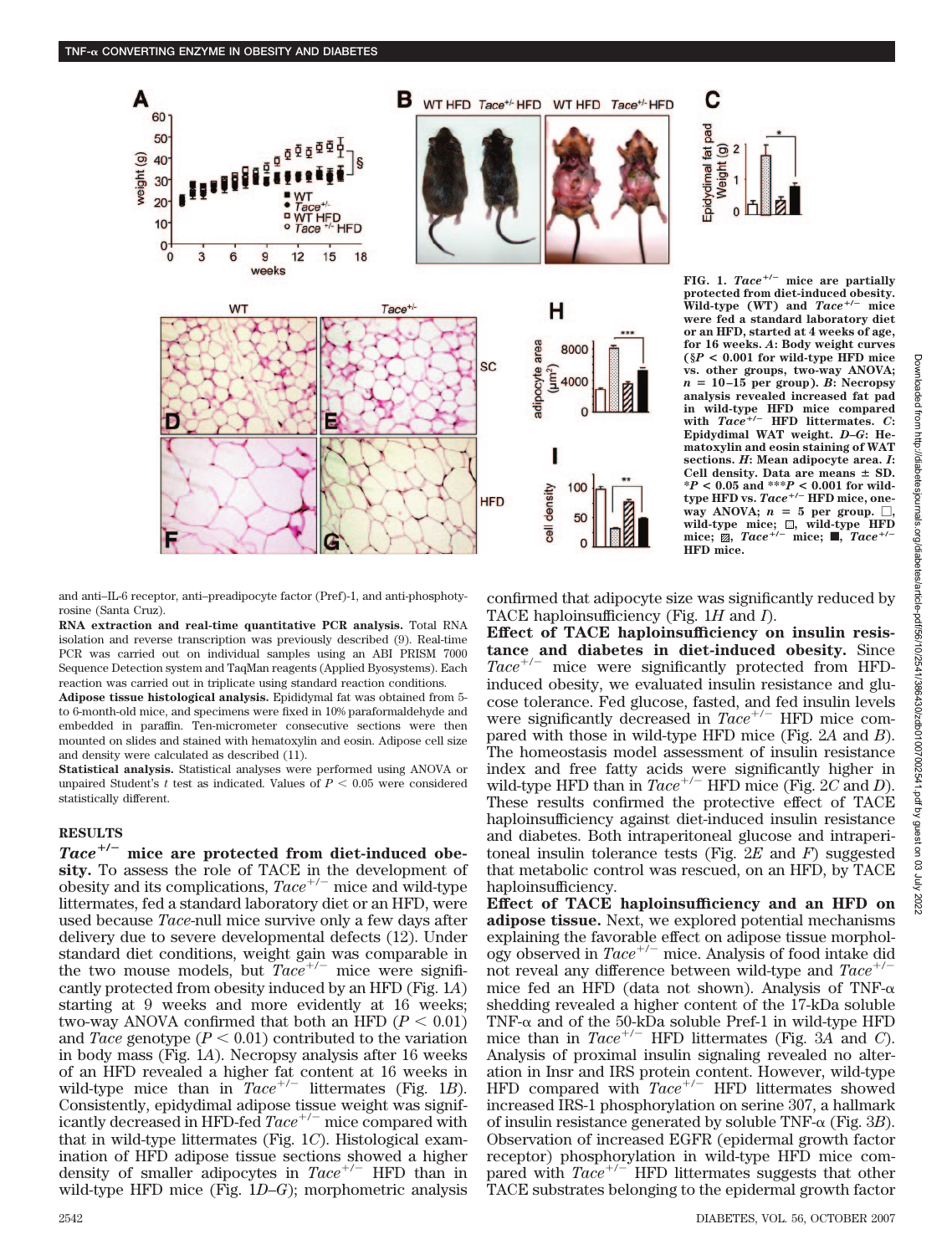§

125

Fed



receptor ligands family may be involved in this phenotype (Fig. 3*D*). Next, we analyzed genes involved in the regulation of glucose/lipid metabolism, mitochondrial function, and inflammation. In white adipose tissue (WAT), we observed that wild-type mice fed an HFD showed significant lower levels of GLUT4, adiponectin, uncoupling protein-1 (UCP-1), and Pref-1 compared with  $Tace^{+/-}$  HFD mice (Fig. 3*E*). By contrast, wild-type HFD mice exhibited a significant increase in MCP-1 and CD-68 compared with Tace<sup>+/-</sup> HFD littermates (Fig. 3E). Resistin and IL-6 expression was also increased, close to significance, in wild-type HFD mice compared with that in  $Tace^{+/-}$  HFD littermates (Fig. 3E). Serum adiponectin levels in  $Tace^+$ / HFD mice were higher compared with those in wild-type HFD mice (Fig. 3*F*). Wild-type HFD mice exhibited significantly higher levels of MCP-1 and resistin but not IL-6  $(P < 0.08$ , one-way ANOVA) compared with  $Tace^{+/-}$  HFD littermates.

**Effects of HFD on skeletal muscle and liver in** Tace<sup>+/-</sup> and wild-type mice. Next, we inquired whether relative protection from obesity may also be dependent on TACE action in muscle and liver. TNF- $\alpha$  shedding and consequently IRS-1 phosphorylation on serine 307 were increased in liver but not in muscle of wild-type HFD mice compared with  $Tace^{+/-}$  HFD littermates (Fig. 4*A*, *B*, *F*, and *G*). By contrast, we found that levels of membrane IL-6 receptor were downregulated in wild-type HFD mice compared with those in  $Tace^{+/-}$  HFD littermates in both



75

Time (min)

100

muscle and liver (Fig. 4*C* and *H*). AMPK phosphorylation on Thr172 in muscle and liver was reduced by an HFD in wild-type but not in *Tace*<sup>+/-</sup> mice (Fig. 4*D* and *I*). GLUT4 mRNA and fatty acid transport protein-1 levels were lower in muscle of wild-type HFD mice than of  $Tace^{+/-}$  HFD littermates (Fig.  $4E$ ) ( $P < 0.05$  for wild-type HFD vs.  $Tace^{+/-}$  HFD mice).

**Analysis of phosphotyrosine proteins in WAT, muscle, and liver.** Phosphorylation levels of Insr/IRS-1 corresponding bands, assessed by immunoprecipitation with an anti-phosphotyrosine antibody followed by blotting with the same antibody, were significantly lower in WAT and liver and, to a lesser but significant extent, in muscle in wild-type HFD mice than in *Tace*<sup>+/-</sup> HFD littermates (Supplemental Fig. 1*A*–*D* [available in an online appendix at http://dx.doi.org/10.2337/db07-0360]).

# **DISCUSSION**

B

nsulin (ng/ml)

E

 $2.0$ 

 $1.0$ 

 $0.0$ 

600

400

200

0

0

Fasted

10

0

50

25

Recent studies have suggested that activity of TACE/ ADAM-17 or its inhibitor, Timp3, may be altered in humans affected by chronic metabolic and inflammatory diseases because of the observation of increased circulating levels of soluble forms of TACE substrates like  $TNF-\alpha$ , soluble TNF receptor-1, and soluble IL-6 receptor (12–14). Inhibition of TACE by KB-R775 led to improved insulin sensitivity in a rat model of type 2 diabetes (15). Furthermore, it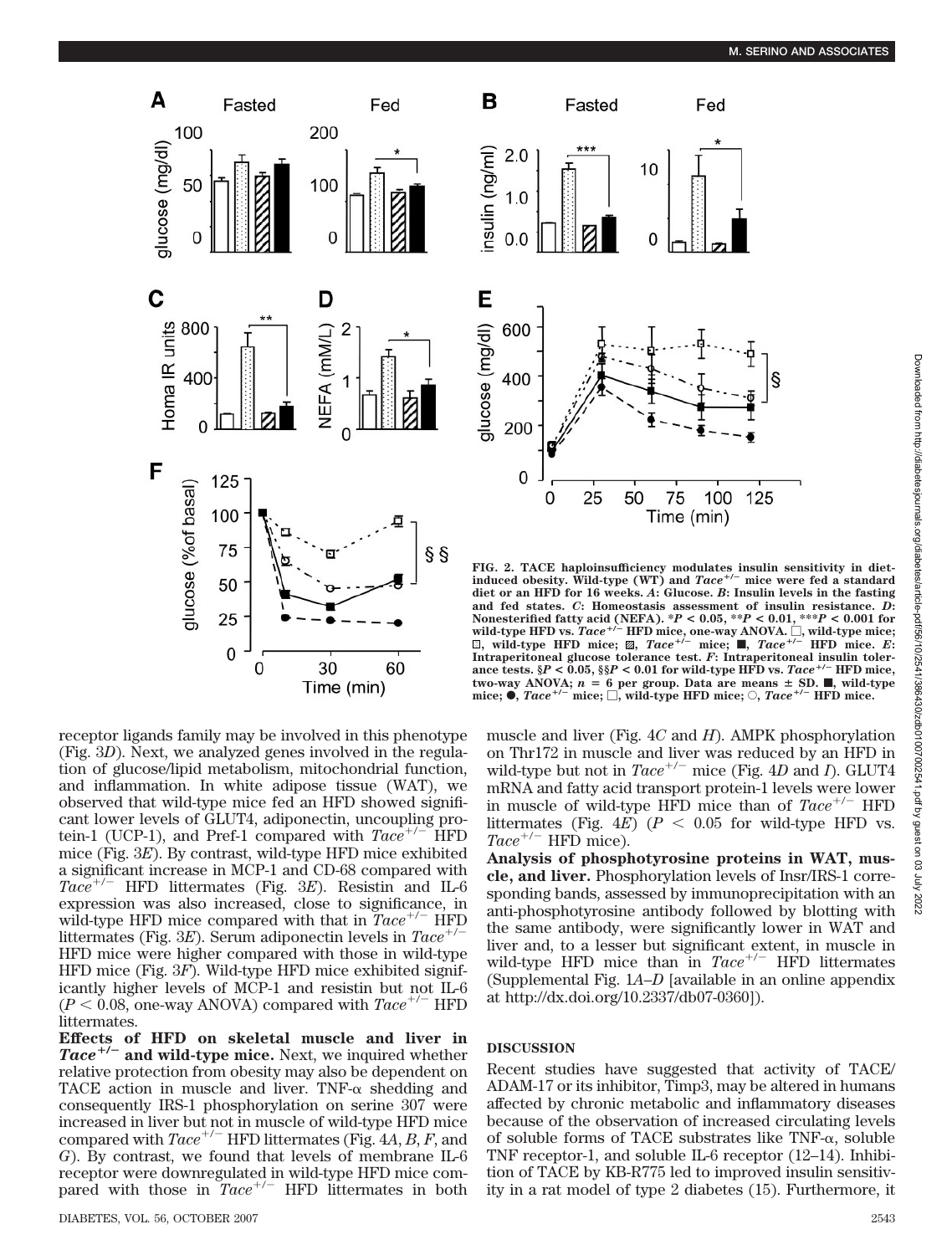

FIG. 3. Differential remodeling of adipose tissue in  $Tace^{+/-}$  HFD mice compared with that in wild-type (WT) HFD mice. Wild-type and  $Tace^{+/-}$ **mice were fed a standard diet or an HFD for 16 weeks.** *A***: Pro–TNF- to soluble TNF- conversion in WAT.** *B***: Insulin signaling proteins content and IRS-1 phosphorylation on TNF-–sensitive residue serine 307.** *C***: Pref-1 shedding.** *D***: Epidermal growth factor receptor phosphorylation.** *E***:** mRNA expression of metabolic and inflammatory genes. F: Serum levels of adipokines. Data are means  $\pm$  SD. \*\*P < 0.05, \*\*P < 0.01, \*\*\*P < 0.01 for wild-type HFD vs.  $Tace^{+/-}$  HFD mice, one-way ANOVA;  $n = 5$  per group.

has been suggested that TACE may regulate adipogenesis via shedding of Pref-1 (16).

Diet-induced obesity usually results first in hyperthophy of preexisting adipocytes and then, after cell sizes have reached a specific threshold, in hyperplasia, during which preadipocytes are recruited to generate small, insulinsensitive adipocytes (11). On an HFD,  $Tace^{+/-}$  mice showed reduced fat pad weight and increased small adipocytes number and cell density compared with wild-type mice. These effects may be determined by reduced soluble levels of TNF- $\alpha$  and Pref-1 in adipose tissue of  $Tace^+$ / mice. Our observation is in keeping with previous results suggesting that increased levels of membrane TNF- $\alpha$  in adipose tissue may be protective against obesity because of modulation of adipose tissue plasticity (4). It is also possible that a restrained release of soluble Pref-1, as observed in  $Tace^{+/-}$  mice, may help to maintain a higher number of preadipocytes available for continuous differentiation during the chronic HFD. By contrast, the higher availability of soluble Pref-1 protein observed in wild-type mice at the end of the HFD is in keeping with the higher number of large insulin-resistant adipocytes compared with that in  $Tace^{+/-}$  mice. Altogether, it is conceivable that in wild-type mice the combination of low Pref-1 mRNA

expression with high Pref-1 soluble functional form may initially favor preadipocyte differentiation but then limit in the long-term the recruitment of new preadipocytes to form small insulin-sensitive adipocytes (15).

Our data also support a role for TACE in modulating some of the effects ascribed to TNF- $\alpha$  (16,17). The observation that  $Tace^{+/-}$  mice maintain  $GLUT4$  expression when fed an HFD is relevant because only soluble  $TNF-\alpha$ is known to reduce GLUT4 expression in adipose tissue, while membrane TNF- $\alpha$  did not appear to impair insulin sensitivity  $(18-20)$ . The increase in UCP-1 expression<br>might also contribute to the leaper phenotype of  $Tace^{+/-}$ might also contribute to the leaner phenotype of *Tace*mice, since UCP-1 expression was shown to be regulated in vitro by soluble TNF- $\alpha$  (21). UCP-1 expression in WAT was demonstrated to account for some protective effects against obesity and insulin resistance (22).

Adiponectin expression and circulating levels were preserved in  $Tace^{+/-}$  mice, suggesting that adiponectin effects on fatty acid oxidation are maintained (5), as supported by our finding of unchanged AMPK activity in muscle and liver from  $\overline{T}ace^{+/-}$  mice fed an HFD. AMPK is known to be a major regulator of energy expenditure through fat oxidation, and adiponectin is a major stimulus for AMPK activation (23). Moreover, we observed that fatty acid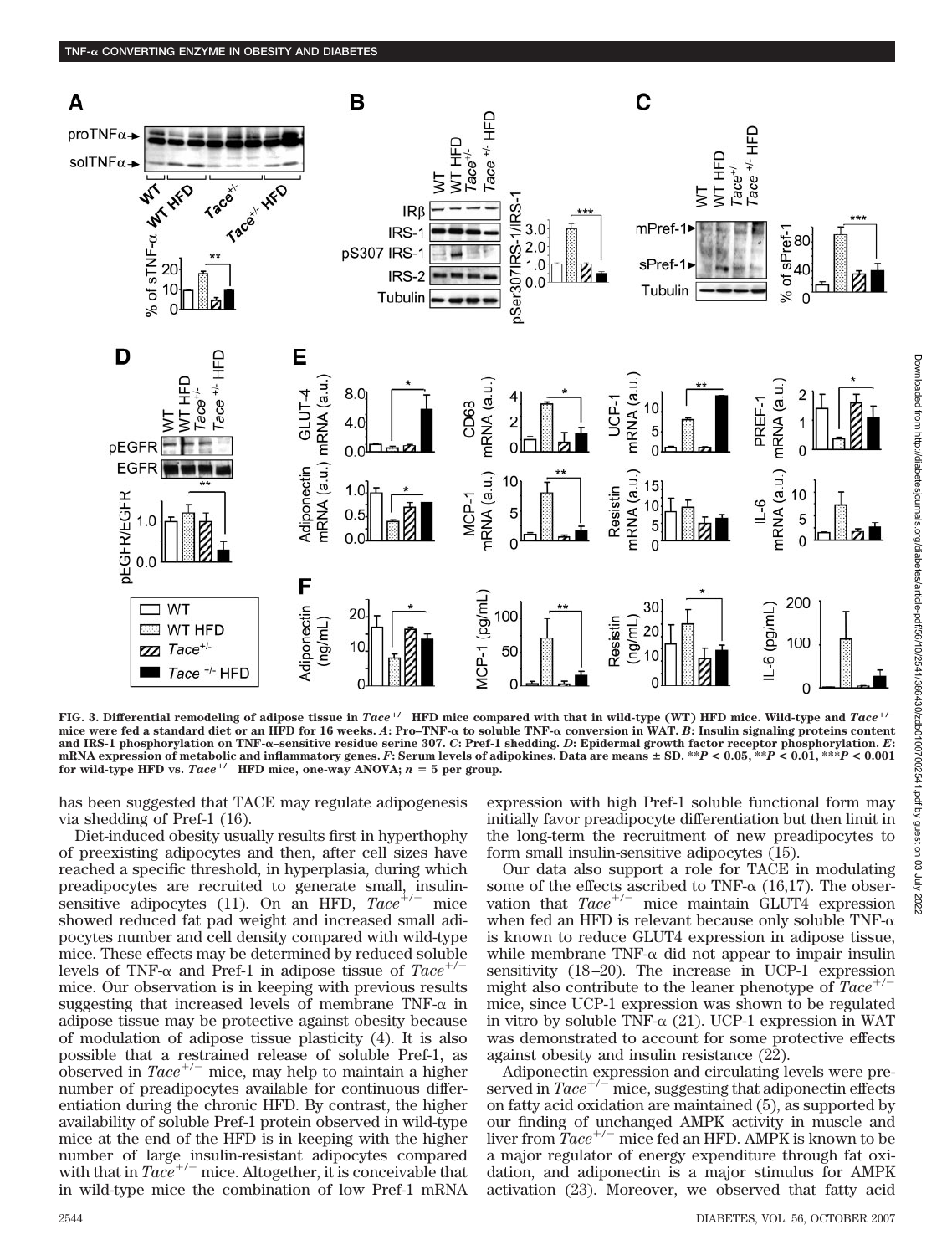#### **M. SERINO AND ASSOCIATES**



Downloaded from http://diabetesjournals.org/diabetes/article-pdf/56/10/2541/386430/zdb010070072451, pdf by guest on 03 July 2022 Downloaded from http://diabetesjournals.org/diabetes/article-pdf/56/10/2541/386430/zdb01007002541.pdf by guest on 03 July 2022

transport protein-1 expression in skeletal muscle was preserved in *Tace* heterozygous mice fed an HFD, another finding consistent with previous observations on the links between adiponectin and TNF- $\alpha$  actions (5). Interestingly, we found that both liver and muscle from  $Tace^{+/-}$  mice exhibit reduced shedding of IL-6 receptor. A higher level of IL-6 receptor may help to maintain insulin-sensitizing effects of gp130 cytokines such as IL-6 itself and CNTF (24), which are known to positively regulate fat oxidation and glucose metabolism in muscle and liver.

Analysis of TNF- $\alpha$  shedding coupled with analysis of mechanisms responsible for TNF- $\alpha$  direct downregulation of insulin signaling, such as IRS-1 phosphorylation on serine 307, also help to identify how modulation of TACE action on TNF- $\alpha$  may downregulate insulin signaling in metabolic tissues. In this model, we propose that a TACE effect is predominant in WAT and liver. Other cytokines such as angiotensin II are known to impair tissue specific insulin action via serine phosphorylation of IRS proteins (1,25).

In conclusion, our data suggest that an interference with

the release of TACE substrates such as  $TNF-\alpha$ , Pref-1, and IL-6 receptor partially protect from obesity and insulin resistance caused by an HFD, in part as a consequence of a positive effect on adipose tissue plasticity and in part via the modulation of different factors including adiponectin, UCP-1, GLUT4, and AMPK.

# **ACKNOWLEDGMENTS**

This work was supported by EFSD/Servier Programme 2005, Telethon GGP04073, Future Forum Foundation Grant 2006, and Italian Ministry of University Grant PRIN 2006 (all to M.F.) and by the Italian Space Agency DCMC Grant (to R.L.).

We thank Amgen for the  $Tace^{+/-}$  mice.

#### **REFERENCES**

- 1. Hotamisligil GS: Inflammation and metabolic disorders. *Nature* 444:860 867, 2006
- 2. Weisberg SP, McCann D, Desai M, Rosenbaum M, Leibel RL, Ferrante AW Jr: Obesity is associated with macrophage accumulation in adipose tissue. *J Clin Invest* 112:1796 –1808, 2003